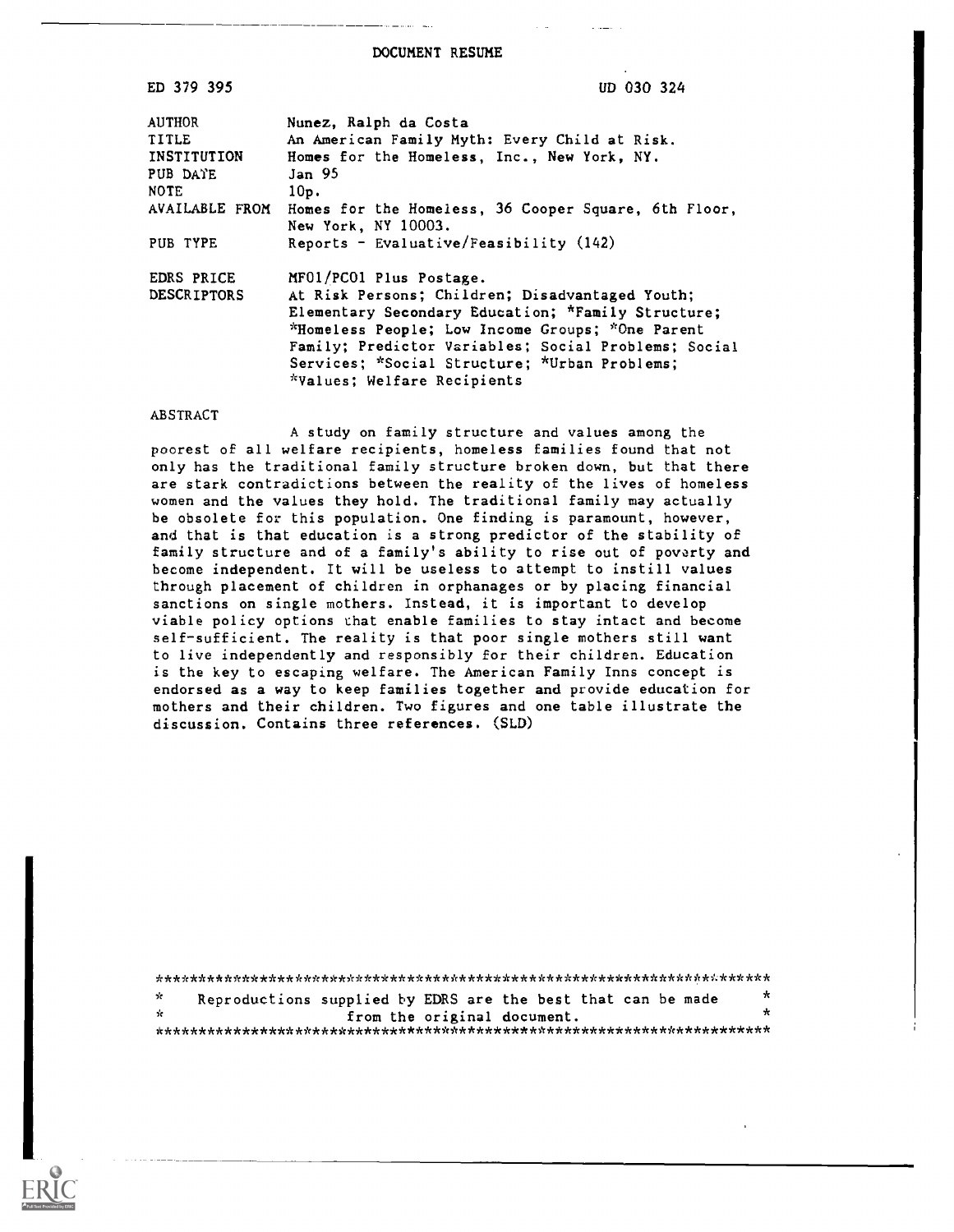# An American Family Myth:

**Every Child At Risk** 

U.S. DEPARTMENT OF EDUCATION EDUCATIONAL RESOURCES INFORMATION

XThis document has been reproduced as<br>received from the parson or drawnization<br>criginating it

-<br>Mimor changes have been made to improve

Pomts of view or comitors stated in this docu-<br>ment, do mot mecassarity represent official<br>OERI position or bolicy

"PERMISSION TO REPRODUCE THIS MATERIAL HAS BEEN GRANTED BY

Nunez. the Hane bas (MW

TO THE EDUCATIONAL RESOURCES INFORMATION CENTER (ERIC) "

UD 030 324

BEST COPY AVAILABLE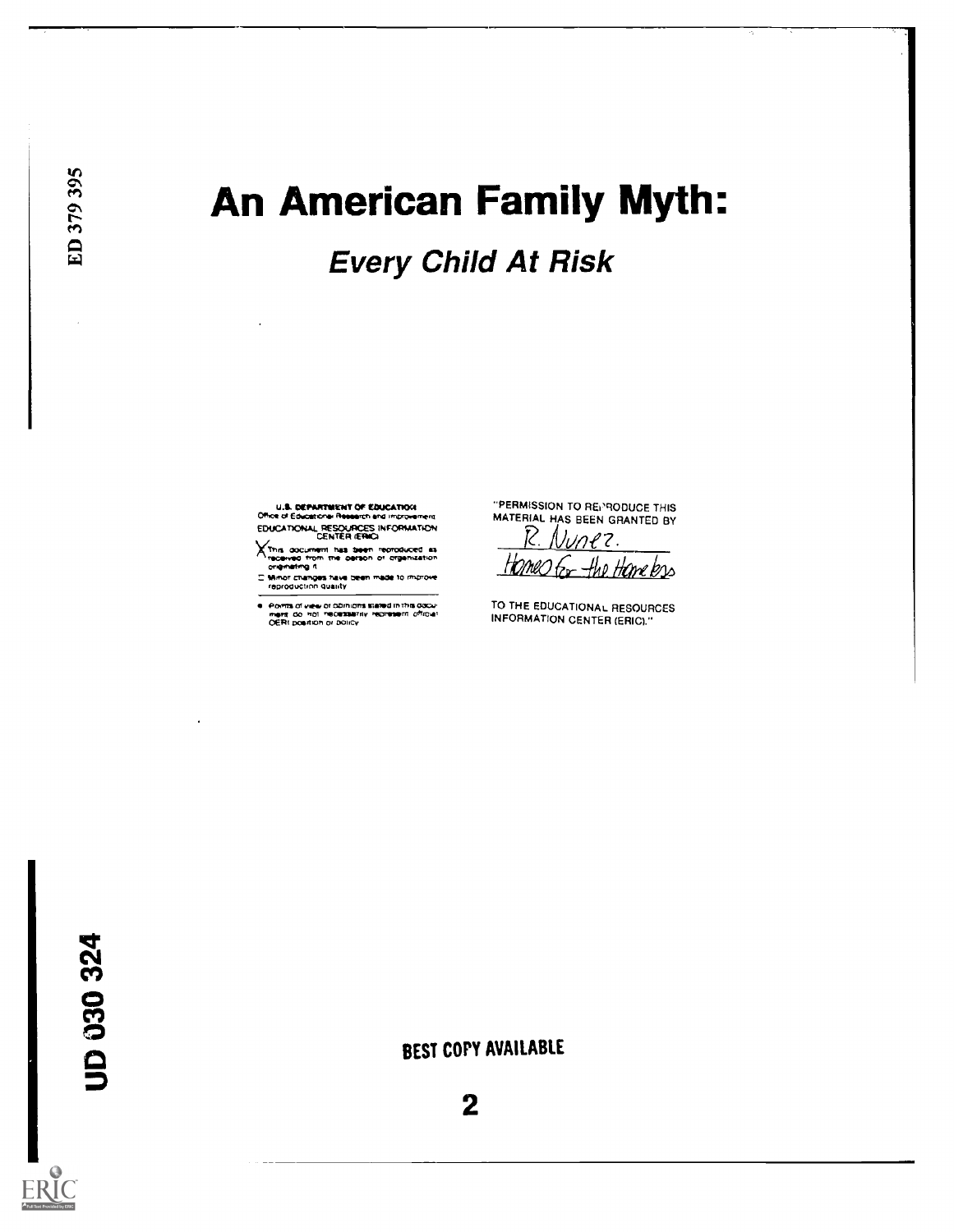#### a report of HOMES FOR THE HOMELESS



At eighteen, Tanya is the mother of a two-year old son who has never seen his father and never known a home. Although she grew up in a working poor family, today she is homeless. She represents the "Notched-Down Generation".

3

#### Values, Values, Values ...

Today the staggering numbers of single mothers and pregnant teenagers have been the driving force behind a growing clamor to restore family values.\* Ever since Former Vice President Quayle focused popular attention on this issue, illegitimacy has been blamed for the dramatic increases in substance abuse, school dropout rates and crime. The reality of American family life today, however, is tar more complex than the simplistic picture painted by rhetoric and anecdote. Our nation's poorest families are at risk, and will remain so unless we make a serious attempt to understand and address the crisis of stability that faces them.

> Today one in every four children is born to a single mother One third of those mothers or 500,000—are teenagers.

In response, Homes for the Homeless and its research division, the Institute for Children and Poverty conducted a study on family structure and values among the poorest of all welfare recipients: homeless families.' The study found that not only has the traditional family structure broken down, but with this erosion have come stark contradictions between the reality of homeless women's lives and the values they hold. In fact, preliminary findings of the study suggest that the traditional family man be obsolete for this population. Of all the findings, however, one trend is paramount: education is a strong predictor of the sta' ility of family structure and of a family's ability to rise out of poverty and become independent.

January 1995, Homes for the Homeless, Inc.

In essence, the results of this study demonstrate that for America's poorest, the family has become a loosely knit, transitory group. And unless education is emphasized, children may age to adulthood without the critical skills, values, and self-esteem typically instilled in a traditional family structure.

The challenge that emerges, then, is not simply to attempt to instill "values" through the placement of children in orphanages or the financial sanctions of single mothers, but rather to develop viable policy options which enable families to stay intact and become self-sufficient.

#### The Obsolete Family?

The typical homeless family today consists of an unmarried 20 year-old mother with one or two children under the age of 6, probably fathered by different men. In all likelihood she never completed high school, never worked to support her family, and had at least one abortion by age 16. There is a one in five chance that she was in foster care as a child; if so, she is more than twice as likely as other homeless mothers to have an open case of child abuse or neglect with a child welfare agency.

While some will argue that this snapshot reflects a deterioration in family values, what it also depicts is a fundamental change in the make-up of America's poorest families. While homeless mothers may believe in the ideal of the traditional family—children living with their married parents--for most, it has little connection to their current reality. For these mothers, marriage has all but disappeared, and single-parent households have become the norm. Today, 87 percent of these mothers have never been, and perhaps never will be, married. In fact, homeless children today are three times more likely than non-homeless children to be born to single mothers.

こうごう

Family values, as discussed here, are defined as attitudes and Opii11011S toward: marriage, parenthood, edu. anon, employment, independence and responsibility. The purpose of this paper is to provide preliminary research which dcmomtrates the paradoxes inherent in Lundy values, particularly within the ontext of homeless mothers and children on public assistance. Further research will be necessary to gain a more solid understanding of the causes and effects of the complex trends highlighted in this paper.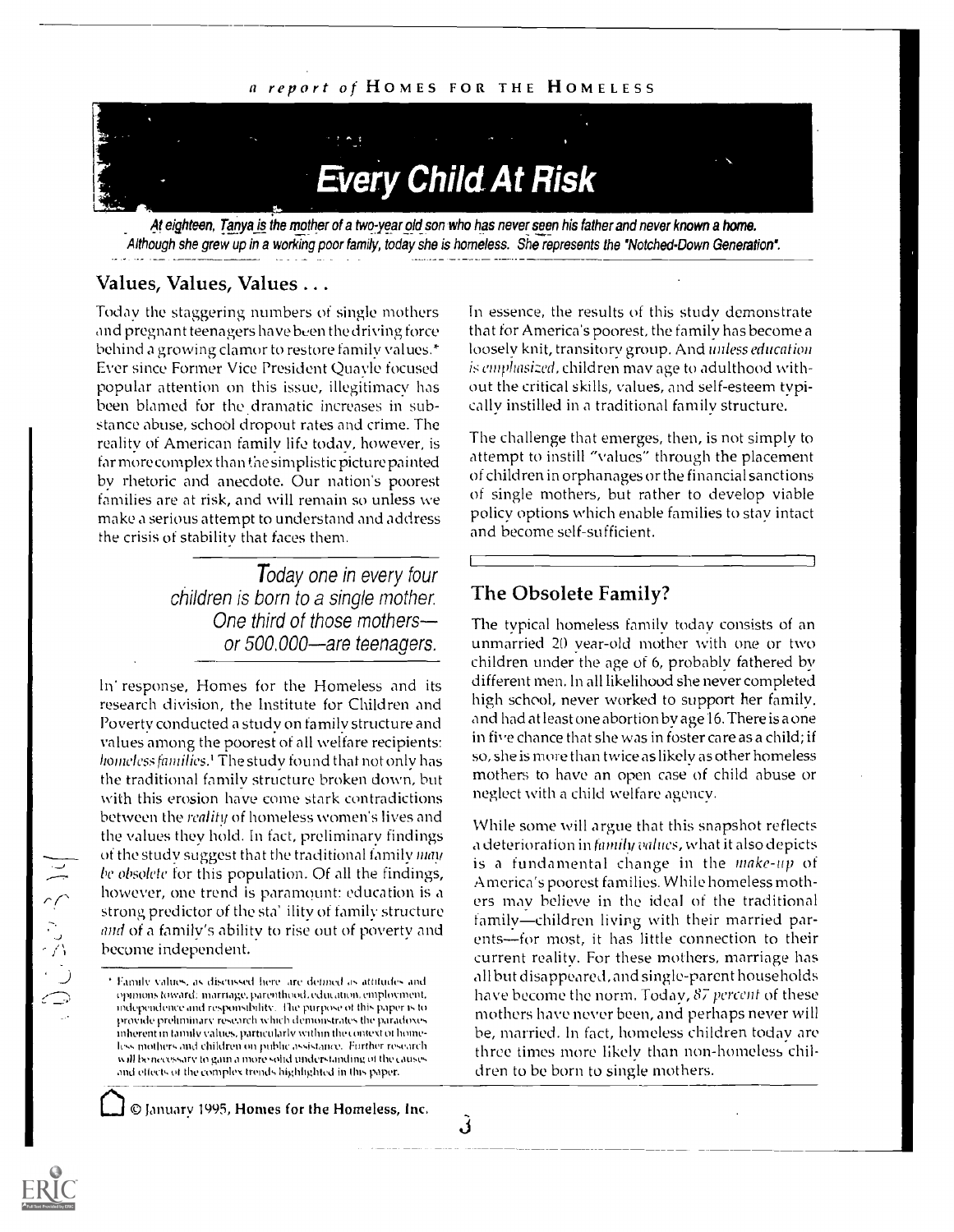### Over the last decade, the rate of births to unwed teenagers increased by a daunting 120 percent.

Just as significant is the steep decline in their age. Only a decade ago, the average age of a homeless mother was 35-today it is only 20. Young and on their own, these mothers never had a chance to develop skills or create the value system necessary to build a stable, supportive environment for their children. By all accounts, these families are in the midst of crisis.

## The "Notched-Down" Generation

The childhood histories of these mothers provide startling new insight into the changes in their family structures and values. Many assume that today's single mothers must have been raised in equally poor and fragmented families and were not exposed to traditional family values such as marriage or a strong work ethic. However, the study fauna that this was not the case. Roughly 50 percent of the mothers were themselves horn into two-parent households. Moreover, more than half of the mothers grew up in families that were self-sufficient and received no public assistance.

> Children who grew up in families that were not recieving public assistance found themselves "notched-down" the social and economic ladder into dependency and homelessness.

These women and their children represent a disheartening phenomenon in our society: they are the "notched-down" children of the working poor. Like their middle class counterparts, they had to accept a lower standard of living than their parents. For the middle class, that decline meant smaller incomes, smaller homes and fewer children. For those from working poor families--who were already living at the fringe of poverty-it meant dropping out of school, having a child, moving onto public assistance and even becoming homeless. Intentionally or not, the economics of the 1980s forced many Americans to tighten their belts, and further "notched" the children of the working poor down the social and economic ladder.

Regardless of whether they grew up in families dependent on public assistance or in working poor families, life for all these women quickly became uniform:

- 71 percent didn't plan their first pregnancy;
- 63 percent gave birth in their teens:
- 21 percent gave birth by age sixteen;
- 56 percent have had at least one abortion;
- 30 percent had an abortion by age sixteen.

As for their children:

- Close to half have had no contact with their fathers:
- Three in four receive no financial support from their fathers;
- \* <sup>111</sup> 'ually all are growing up dependent on, iblic assistance.

Pushed into dependency at such an early age, these mothers have either never acquired or have disregarded traditional family values for themselves. It is this neglect of values that places yet another generation—their children—at risk of dependency.

#### Beliefs & Values.. . Far From Reality

Not surprisingly, with the rise in single-parent families has come a shift in beliefs about marriage, family and independence. Homeless mothers' beliefs about themselves are frequently contradicted by both their own lives and the more traditional values they wish to impart to their children.

While almost two-thirds agree that marriage has a positive effect on children, barely half feel it is important to be married. They have adopted the attitude that marriage is "no guarantee for the ideal family." Most did not want to marry the father of their child, and didn't.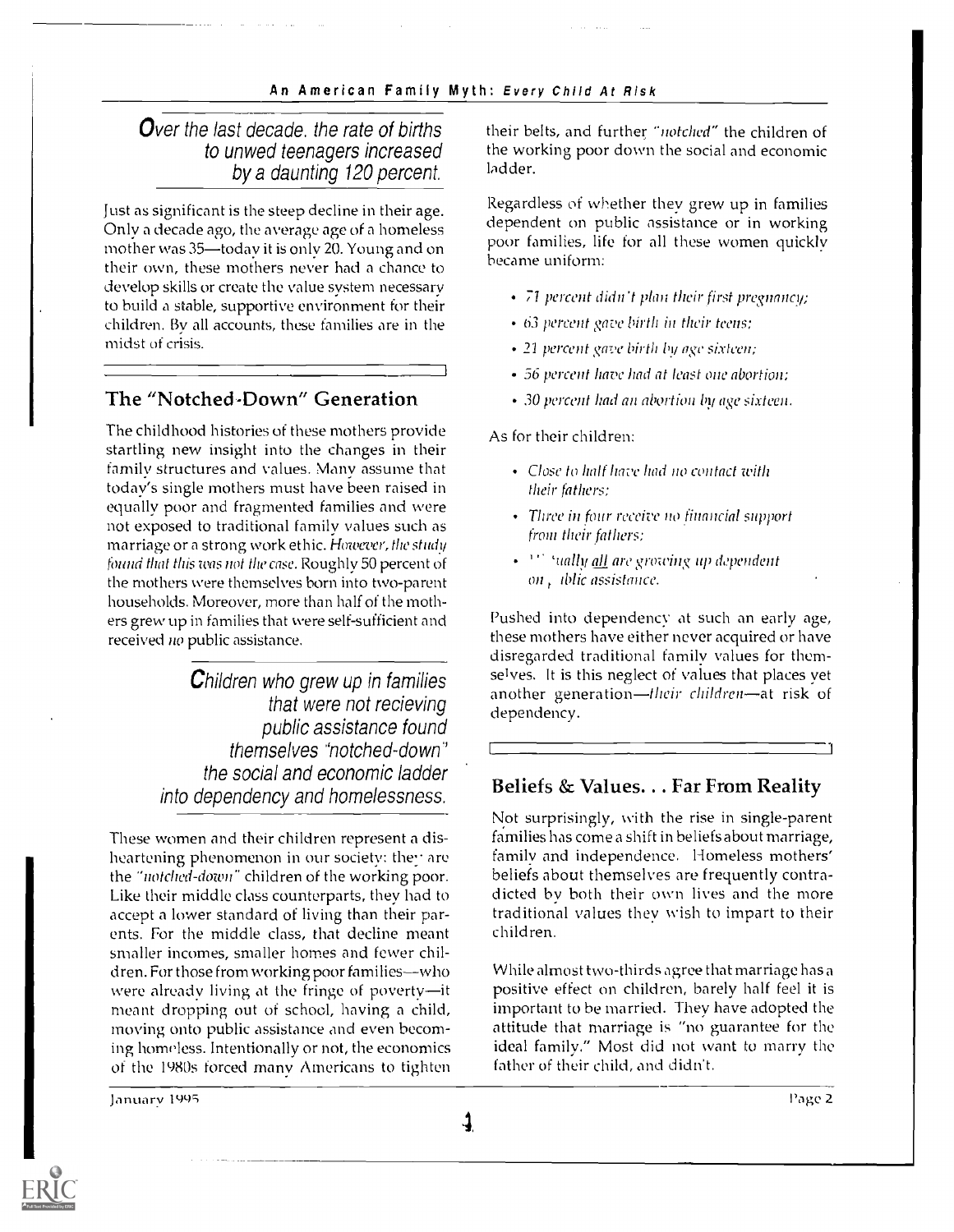Whether if was ever an option for them or not, marriage is simply not the answer for these young women.

Interestingly enough, this change in values may have stemmed from being a member of the "notched-down generation". Whether they grew up on public assistance or in working poor families, virtually all of the homeless mothers today receive public assistance-Aid to Families with Dependent Children (AFDC). Because AFDC is driven by the presence of children in the household and not by marriage, single women who have a child are guaranteed a steady income. With their own welfare check, mothers need no longer depend on a husband to support their family. They are, in a sense, the "Murphy Browns" of poverty.

The critical difference between the character of Murphy Brown and these mothers, however, is that although homeless women can bear children alone, they have neither the skills to support them independently nor to raise them to be independent. And unlike their middle class counterparts who may receive alimony or child support enabling them to work, these young mothers receive no supports, and have few choices. Without a complete education and work experience, they are unequipped to succeed. And although homeless mothers may not depend upon a wageearner in the family, they have become dependent on public assistance. Unless their current circumstances change dramatically, they may never be able to break the cycle of poverty.

> A family headed by a single young mother is seven times more sely to be poor than other families. and far more likely to end up on welfare.<sup>2</sup>

### But Not My Child.. .

Yet when mothers talk about their children, traditional family values are resurrected. The study revealed that despite fundamental changes in the structure of poor families and the mothers' cynicism toward marriage, the values they say they want to instill in their children arc' those typically associated

January 1495 Page 3

with a traditional family structure: responsibility. selfsufficiency, independence, and commitment to family.

Most significant is that, in direct contradiction to their own lives, over 80 percent of mothers feel it is important for their children to be married before they have children of their own. Although most mothers were under age 18 when they had their first child, they feel that their children should wait until at least age 25 before starting their own families. Perhaps envisioning brighter futures, these mothers want their children's decisions on marriage and family to be decidedly different from their own.

> **H**omeless mothers are under the illusion that they are the "Murphy Browns" of poverty 'My child and I are making it alone'. In reality, they are lost in the cycle of dependency.

The reality is that they still aspire to live independently and responsibly, if not for themselves, then for their children. And although many argue that these mothers are content to simply live off of welfare, the majority declared that they plan to be off of public assistance in 2 years, and 90 percent intend to get full time employment to support their family.

Experience dictates, however, that these mothers probably can not achieve long-term independence from welfare. Although they may desire to become independent and self-sufficient, the obstacles they face are far too daunting to overcome without intervention. These mothers lack not only housing and jobs, but in addition are frequently forced to contend with a host of other problems: a lack of education, domestic violence, poor health, and substance abuse.

Likewise, their independent living.and parenting skills are stunted, further jeopardizing their children's chances for healthy development. Without education, their children may grow up to perpetuate the only reality they know: dependency, chronic poverty and homelessness.



 $\tilde{3}$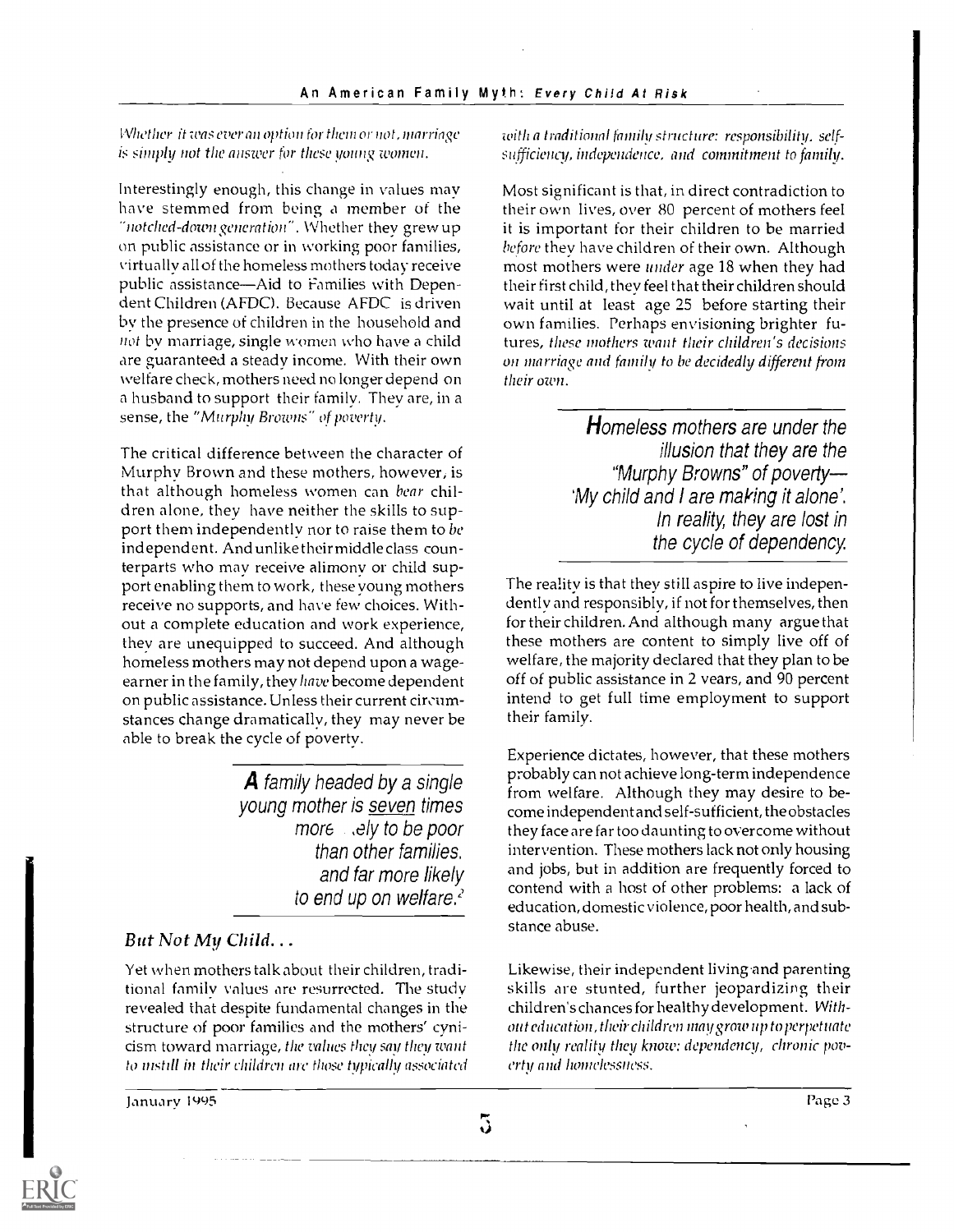#### Education: Unlocking the Door

Most paralyzing for the notched-down generation is their incomplete education. Almost twothirds of homeless mothers today did not graduate from high school. In fact, most dropped out before the 10th grade, and many have less than a 6th grade literacy level.

Not surprisingly, the study revealed that the one in three who did graduate from high school tended to come from more stable backgrounds with more traditional family values. They were more likely to have been born to married parents and more likely to have grown up in working poor families. Furthermore, a greater percentage of graduates said that they wanted to raise their children the way they were raised and that they thought marriage has a positive effect on a child.

In keeping with this, mothers who graduated were much more likely to achieve traditional goals. Compared to those who didn't finish school, graduates are:

- Four times more likely to have begun a family after age 18;
- Three times more likely to have married their child's father;
- Almost twice as likely to have only one child.

Without a doubt, education is the key to better family planning, more stable family structures, and a greater chance of escaping poverty. However for homeless mothers, this key is missing. Unfortunately, just as most mothers have abandoned traditional family values, they have abandoned education, abandoned employment, abandoned the institution of marriage, and ultimately, abandoned independence. And without intervention and assistance, a homeless mother's final abandonment may be the most costly: her children.

In the last five years, the number of children placed in foster care in New York City alone tripled. Education may not be their only chance, but it's their best chance!

#### At the Crossroads: Responsibility and Hope

As this study reveals, family structure has broken down and values have become increasingly at odds with reality. With even less than their parents had, homeless mothers are preparing to hand down this legacy to their children. Unfortunately, while suggestions for remedying the crisis of welfare are filled with the well-intentioned rhetoric of "responsibility", they are often misguided and shortsighted.

Substituting harsher welfare eligibility standards for disadvantaged families or relocating children to orphanages and ushering parents to shelters are not positive solutions and will, in fact, result in enormous social and economic costs. Historically, orphanages or group homes have not worked and presently, young single female-headed families are failing. Simply put, these alternatives will only further "notch" young families down.

#### American Family Inns: A "Right" Turn

But then what is to be done? For homeless families in particular, a new conceptually dynamic approach may hold the answer. In American Family Inns-Residential Education Training (RET) Centers for entire families-parents can return to their education while children begin theirs; a young mother can become job-readied and then job trained; and independent living skills can be instilled-eliminating dependence on public assistance. In essence, these Inns are the "main streets" of the  $1990s$ --one-stop shopping centers where all necessary services can be cost-effectively and efficiently provided, under one roof. Without separating the family, American Family Inns can foster independence and initiative-keys to family "responsibility". As Figure 1 illustrates, families move from education and social services to job readiness, job training, and finally, to permanent housing and employment.

The infrastructure for such family-focused, residential education-based facilities already exists. In New York City, Homes for the Homeless has been operating four such American Family Inns-RET Centers-since 1986 and has served over 8400 families and 18,300 children.' These centers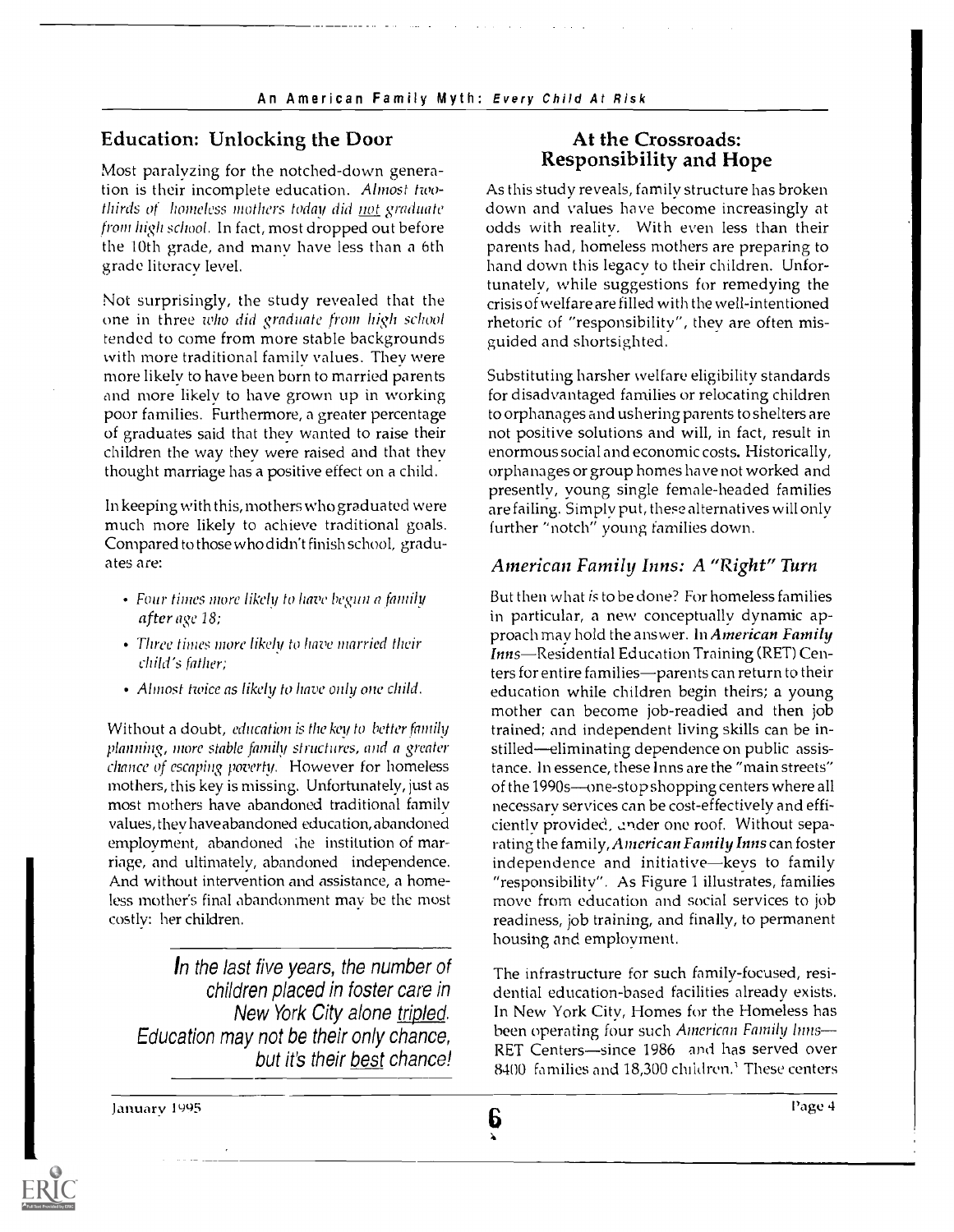

#### Figure 1: The American Family Inn—"Main Street"

have been enormously successful in not only ending the cycle of homelessness, but in breaking the cycle of dependency as well. In American Family Inns, families are taught responsibility and embark on the socialization process of education, employment, and traditional family values. Through the educational jump start initiated here, families leave these RETCenters with the desire to continue on to higher levels of training and education-imperatives to successfully compete in the increasingly sophisticated workplaces of the future.

#### A Time for Us

A decade ago, the average age of a homeless mother was 35 and her children were most likely adolescents. Whether or not one could have had a constructive impact on their lives will remain cuestionable. But for today's families-young 19 or 20 year-old mothers with children under the age of 6-the opportunity has never been greater, and the probability has never been higher, to profoundly affect and redirect their futures.

Moreover, all this can be achieved for a far lower cost than proposed alternatives. As Table 1 demonstrates, the cost of breaking up an average tamily of three on public assistance—placing the children in orphanages and forcing the parent to an adult shelter-is roughly \$40,000 per child and \$18,000 per adult, or approximately \$100,000 per family annually. Exorbitant as these figures are, they are minuscule when compared to the social impact—and costs—that will be caused by such actions. By contrast, the expense of preserving family unity is nominal: placing a family in an American Family Inn costs only \$12,000 for each person, or \$36,000 per family annually. And if the tens of thousands of multiple dwelling properties owned by the federal government's Resolution Trust Corporation and existing emergency shelters across the country were converted into American Family Inns, the operating cost of these Inns could be reduced by as much as 25 percent.

American Family Inns cost one third the expense of breaking up a family, but provide up to ten times the services with tangible, longlasting results.

When the length of stay in orphanages can be as long as eighteen years and transience in and out of

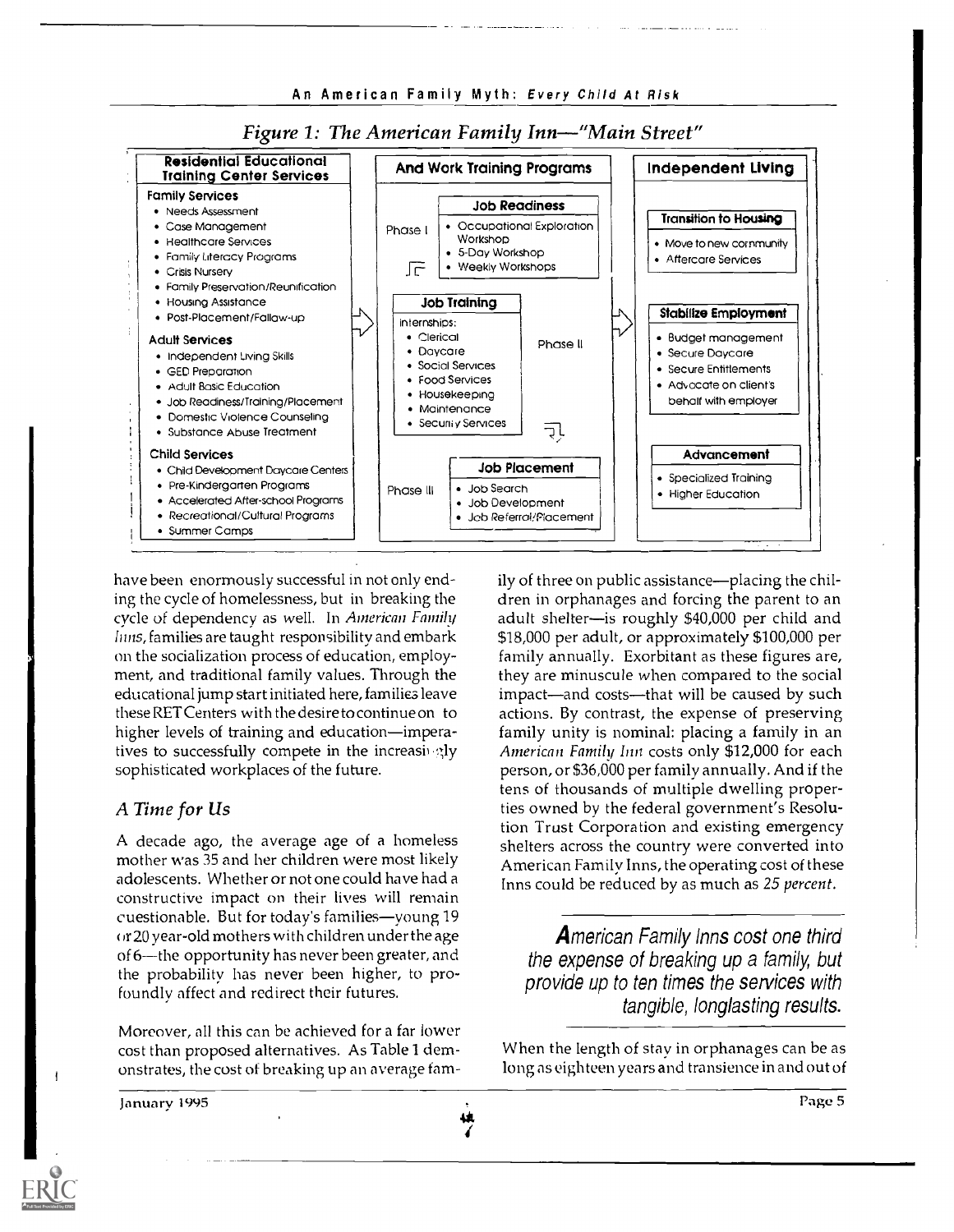| Table 1: The Cost of Family Preservation vs.<br>the Cost of Family Separation<br>(per family/per year, in 1995 dollars) |                                         |                                            |  |
|-------------------------------------------------------------------------------------------------------------------------|-----------------------------------------|--------------------------------------------|--|
| Number of<br>Families                                                                                                   | American<br>Family Inn                  | Orphanages<br>and Shelters                 |  |
| 100<br>1000                                                                                                             | \$36,000<br>\$3,600,000<br>\$36,000,000 | \$100,000<br>\$10,000,000<br>\$100,000,000 |  |

The cost of family preservation is significantly less than the cost of removing children from their families and placing them in orphanages.

shelters perhaps a lifetime, the savings of American Family Inns is irrefutable, the need to replicate this standard is unquestionable, and the social impact of the concept can be phenomenal. Regardless of how so many young families have become less functional and more dependent on public assistance than at any other time in our past, there should be little debate as to what should be done.

If we have not learned from history, we will surely repeat its mistakes. By once again placing children in orphanages and young mothers on the street we will simply be warehousing poverty. The key is not family separation, but family preservation through education, job readiness and training, and the socialization of responsibility and independence. With the American Family Inn approach we have the opportunity to, in fact, make history; without it we are destined to repeat one of the past's less sterling moments—with perhaps millions of orphanage placements, hundreds of thousands of young women in shelters, and hundreds of billions of dollars in unwarranted costs. No child should be at risk, nor should the American family be allowed to become a myth.

#### **REFERENCES**

- 1.1n July 1094, a detailed, 70-question survey was conducted through in-person interviews with homeless family heads -of- household in New York City. 498 families participated in this study, representing roughly 8 percent of all homeless families in the city shelter system. The findings in this report are based upon that study.
- 2. Programs in Aid of the Poor, Levitan, Sar. Johns Hopkins University Press, Baltimore,1090.
- 3. Homes for the Homeless, a private non-profit agency, has operated four American Family hms-RET Centers-for the past eight years. The majority of its funding is drawn from Emergency Assistance funds, a component of Aid to Families with Dependent Children (AFDC). To provide the breadth and depth of services described in this paper, Homes for the Homeless has found an economy of scale in size of operation to be between 90 and 120 families for each American Family Inn.

Article by Ralph da costa Nunez, Ph.D., President/CEO of Homes for the Homeless and the Institute for Children and Poverty. In addition to serving as a Professor of Public Affairs at Columbia University, Dr. Nunez has served in e ecutive level policy positions dealing with homelessness and poverty at both city and state levels of government.

January 1995 – Page 6 ( $\mathbb{S}$  ) and  $\mathbb{S}$  (  $\mathbb{S}$  ) and  $\mathbb{S}$  ) and  $\mathbb{S}$  (  $\mathbb{S}$  ) and  $\mathbb{S}$  (  $\mathbb{S}$  ) and  $\mathbb{S}$  (  $\mathbb{S}$  ) and  $\mathbb{S}$  (  $\mathbb{S}$  ) and  $\mathbb{S}$  (  $\mathbb{S}$  ) and  $\mathbb{S}$  (

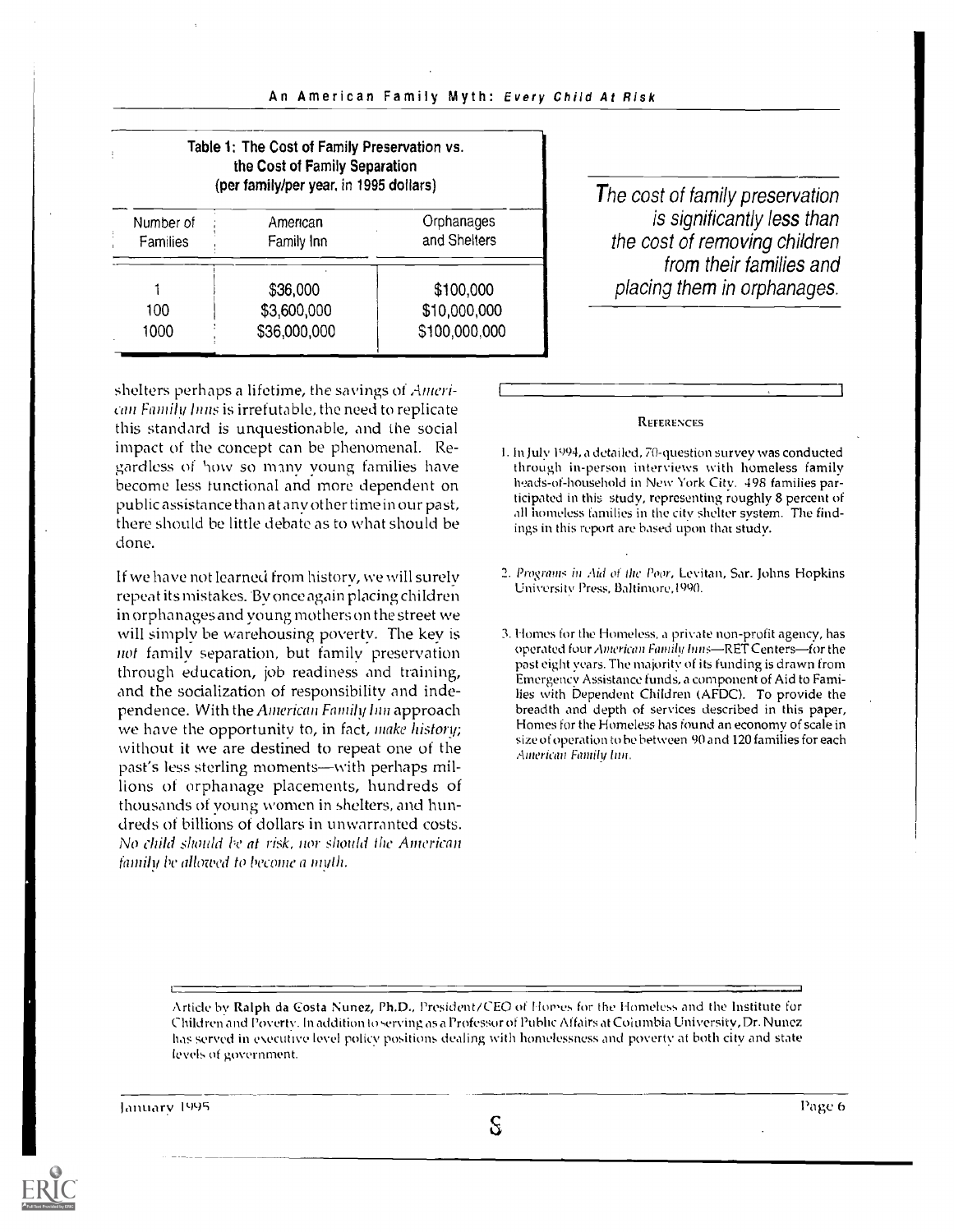## The American Family Inn



- Intake Needs Assessment: A service plan is developed for each family upon entry to a RET Center, taking into account the unique needs of the family.
- Health Services: Families receive complete medical evaluations and preventive services including prenatal care for pregnant women and immunizations for children.
- Educational Enhancement: On-site Alternative High Schools enable adults to complete their GEDs; family literacy programs engage the entire family in learning; early childhood development centers provide preschoolers with a jump-start on their education; after-school accelerated learning programs supplement the public school education of students; recreation programs including, theater, dance and art enhance the children's creativity and socialization skills.
- Foster Care Prevention: Innovative crisis nurseries provides a safe haven for children at risk of abuse; intensive family counseling and crisis intervention are made available to parents and children which prevent at-risk families from having their children placed into foster care.
- Independent Living Skills: PLUS (Practical Living/ Useful Skills) workshops address issues such as parenting, domestic violence, child development, self-esteem, housing maintenance, and budgeting to assist families in developing the independent living skills necessary to retain housing.
- Substance Abuse Treatment: On-site substance abuse treatment and counseling encourages family preservation by including children in therapy, unlike many programs which remove children from the family.
- Employment Training: An apprenticeship and employment training program gives adults the motivation, knowledge, and experience to move from welfare to workfare.
- Post-Placement Services: In the PLUS In New Communities (PLUS INC) program, caseworkers visit families for up to eighteen months and offer counseling, client advocacy and linkages to available community resources.

January 1995 Page 7